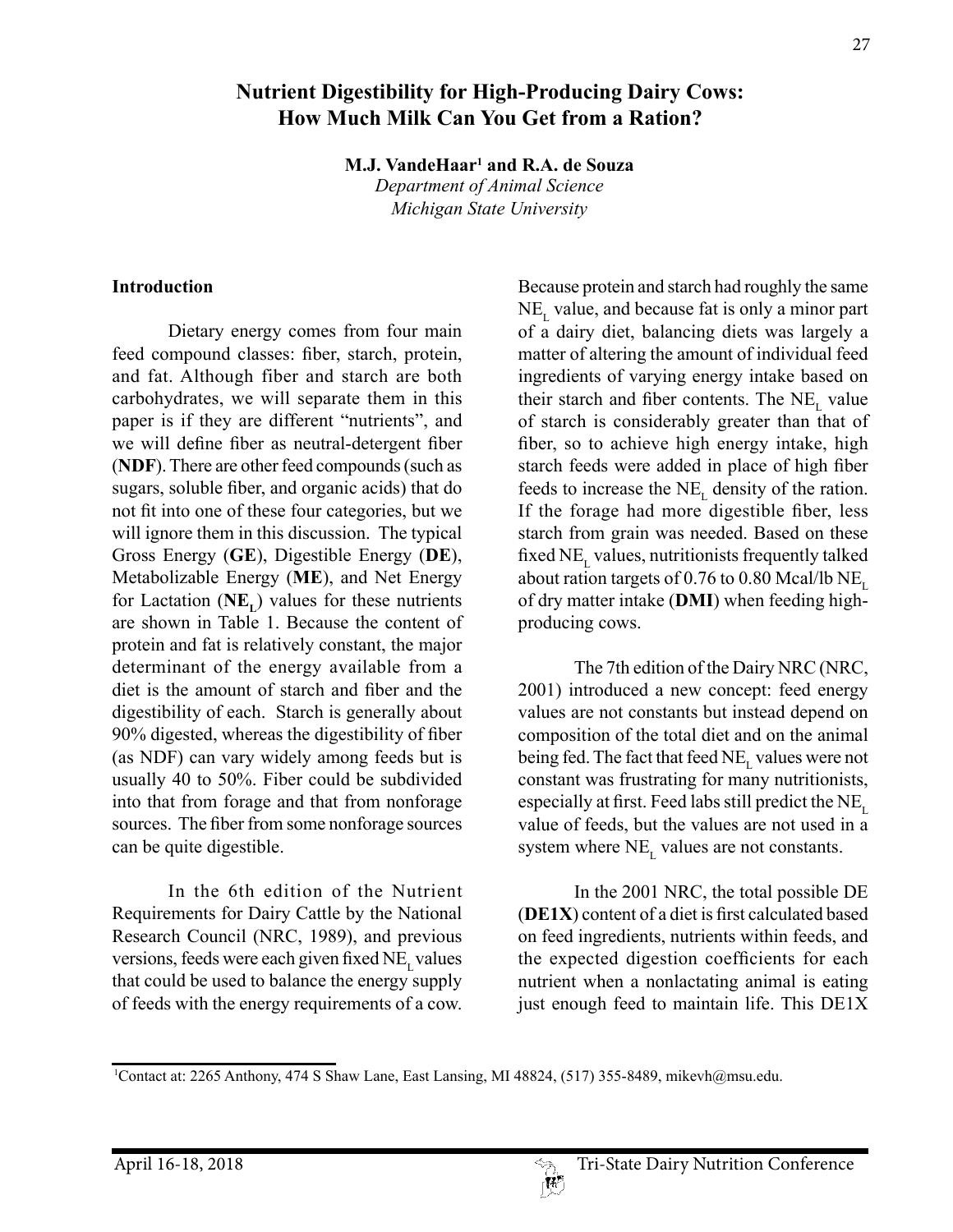value is then adjusted based on the level of milk production and the diet composition to give a DE value at production level (**DEp**). The DEp of the total diet is then used to predict the ME and  $NE_{L}$  values of the ration at production levels.

As cows eat more, the DEp value of a diet decreases, and so its ME and  $NE<sub>L</sub>$  values also decrease. Intake should be considered relative to an animal's body weight (**BW**), as a 2 lb increase in intake is biologically more important in a small cow than a large cow. One way to consider level of intake relative to a cow's BW is by calculating her "multiple of maintenance" (**MM**), with 1 MM being a level of intake that sustains life with no gain or loss of body mass and no milk production. Each MM above 1 is used for milk production, activity, or body tissue gain. The 2001 NRC used this MM concept to estimate the digestibility depression of diets, or the calculation of DEp from DE1x. For the typical high starch diet fed to a high-producing cow in the midwest, the digestibility depression in the 2001 NRC was 3 to 4% per MM.

In the 2001 NRC, the digestibility of individual feed components was not altered per se, but the total possible DE1X of a diet was adjusted based on the level of milk production (see Figure 1). This decrease in DEp was greater for diets that contained a greater content of non-fat DE, which would be highly correlated with the content of non-fiber carbohydrate (mostly starch). This interaction of non-fat DE content, level of intake, and digestibility was commonly called an "associative effect", because the digestibility depression for the diet was dependent on how much nonfiber carbohydrate was associated with it.

### **New Equations Based on Dietary Starch**

Because starch was not commonly measured before 2001, the 2001 NRC committee had insufficient data to quantify the effect of starch on fiber digestion. Since 2001, several studies have reported new digestibility values along with animal and diet characteristics. Most of these newer studies reported dietary starch content. Using newer data from individual cows also enables us to get a better estimate for the effect of high feed intake. Finally, statistical tools have become more sophisticated, and we are better able to unravel the multitude of factors that influence nutrient digestion.

Using new data and new tools, we recently published a study (de Souza et al., 2018) with the goal of developing new equations for predicting nutrient digestibility in high producing cows, using data from individual cows to get a better estimate for how variation in intake alters digestibility. Coauthors were Mike Allen and Rob Tempelman (Michigan State), Bill Weiss (Ohio State), and John Bernard (University of Georgia). First, we compiled a database of 1900 observations from 660 cows in 54 studies from Michigan, Ohio, and Georgia to determine the effects of DMI, BW, and diet characteristics on total tract digestibilities of DM, NDF, and starch in high-producing dairy cows. On average, cows ate 51 lb/day of feed DM (3.5% of BW), weighed 1470 lb, and produced 84 lb/day of milk. Cows near the top ate 68 lb/day of feed DM (4.6% of BW) and produced 130 lb/day of milk. Diets averaged 31% NDF, 27% starch, 2.6% fatty acids, and 17% crude protein. The average digestibility values were 66% for DM, 42% for NDF, and 93% for starch. Data from individual cows were analyzed using mixed models including diet composition (chemical composition, forage source, and corn source), DMI as percentage of BW (**DMI%BW**); location; and 2-way interactions as fixed effects, and cow, block, period, treatment, and study as random effects. Best fitting candidate models were generated, as well as a simple model using only DMI and location as fixed effects and all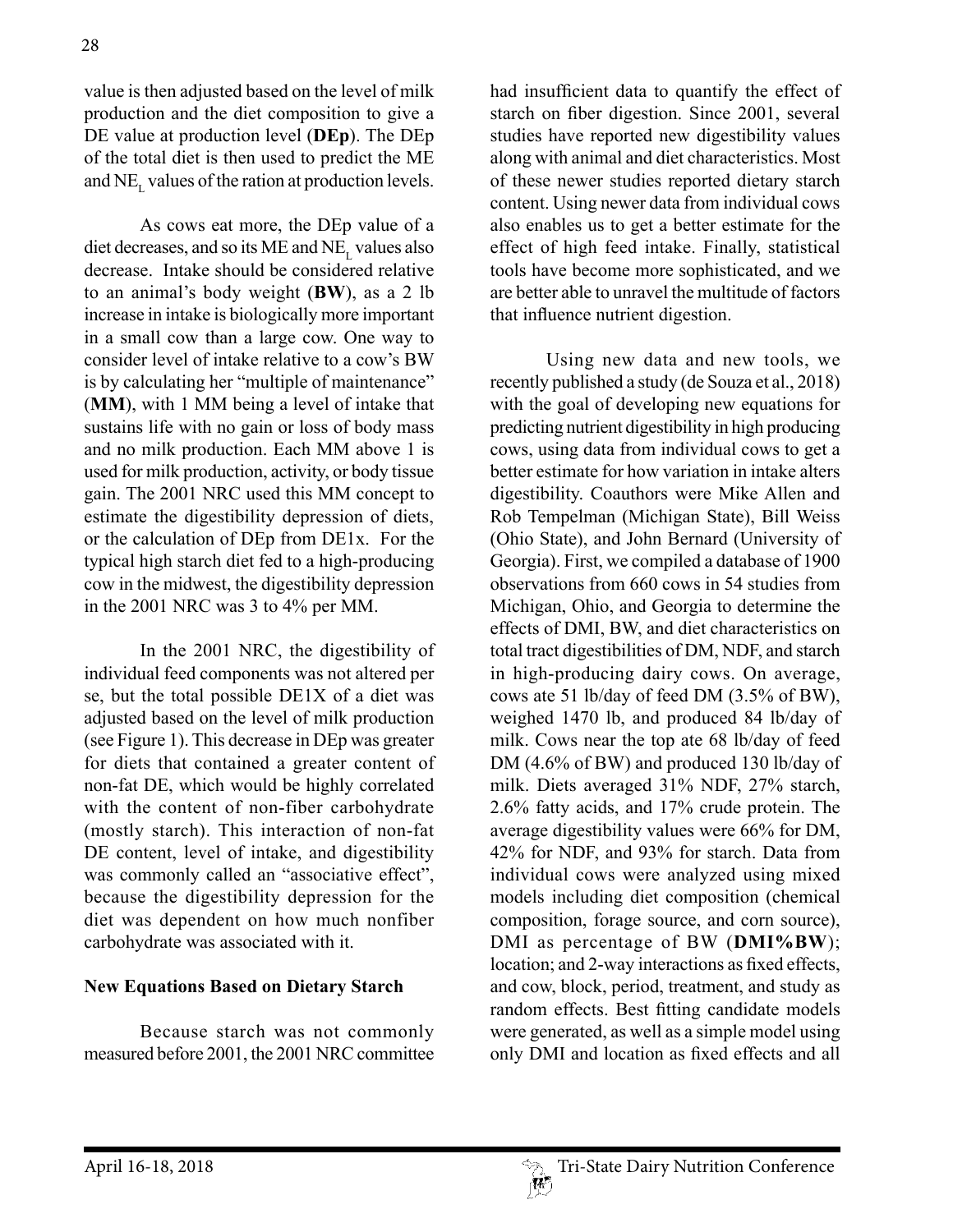random effects. Candidate models were crossvalidated across studies. For each nutrient, the digestibility model that resulted in the highest predictive correlation coefficient and lowest root mean square error of prediction was determined to be the best fitting model. Coefficients for factors were averaged across locations. After averaging for location effects, the overall best fitting prediction equations were determined (Table 2).

Our results confirm that digestibility is reduced as DMI increases, albeit at a lower rate than that reported in NRC (2001), or more recently by Huhtanen et al. (2009). Our decrease in DMD of 0.83 percentage units per unit DMI%BW is a 1.0 percentage unit depression in DMD per MM. Using the diets in our database, the expected decreases in DMD would have been 2.4 and 1.9 percentage units per MM in NRC (2001) and Huhtanen et al. (2009). The studies used in our analysis had much higher average milk production than in NRC or Huhtanen. In addition, the diets in Huhtanen et al. (2009) were mostly high in grass and averaged only 14% starch. Thus, we believe the data from our study are more relevant for modern dairy cows fed diets typical of most US cows today.

Whereas DMD can be predicted based only on DMI, the best predictions for NDFD and StarchD required DMI and diet characteristics. Some feed characteristics used in the NDFD and StarchD equations are likely due directly to characteristics of the NDF or starch. For example, if the diet contains more starch that is highly fermentable (**HFERM**), StarchD will be greater, or if the diet contains more NDF from grass, NDFD will be greater. This effect of grass is not so much an effect of grass on the digestibility of NDF in general, but simply reflects the fact that the NDF of grass is more digestible than the NDF of alfalfa in the total tract at the range of intakes in the studies. However, NDFD was also altered by dietary starch, and this general effect of starch is presumably an effect on all the NDF in the diet.

The effects of starch and DMI on NDFD are shown in Figure 2. In this figure, we show the original prediction of Souza et al. (2018) along with estimates for linear relationships based on the original prediction. Souza's original data included a study with very low intakes and very low digestibilities, and the 95% confidence interval around the prediction at low intakes was broad. Thus, we developed another response that was linear. The linear relationship was set to match the Souza curves at  $DMI > 3.5\%$  of BW and to be consistent with predictions based on the previous NRC. Note that even with this change, the effect of starch is still much greater than the effect of DMI within the range of normal intakes expected for high producing cows (>3% of BW). The resulting change in NDFD with changes in intake and starch is:

Change in NDFD as  $\%$ NDF = -0.59 (change in % starch) - 1.1 (change in DMI%BW)

Our equation presents a middle ground on predicting NDFD between two other recent meta-analyses. Ferraretto et al. (2013) reported a similar drop in NDFD from starch but no change due to feed intake, whereas White et al. (2017) reported no change in NDFD due to starch but a greater effect of intake. One problem with analyzing the effects of DMI and starch on NDFD is that seldom does one change without a change in the other. Level of intake is strongly associated with starch content of a diet. The depression in NDFD as dietary starch increases is reflective of the "associative effect" described in the 2001 NRC. In NRC 2001, diets with a greater %TDN from nonfiber carbohydrate had greater depressions in digestibility at high intakes. This was complicated by the fact that diets with more starch (higher %TDN) are less filling, and thus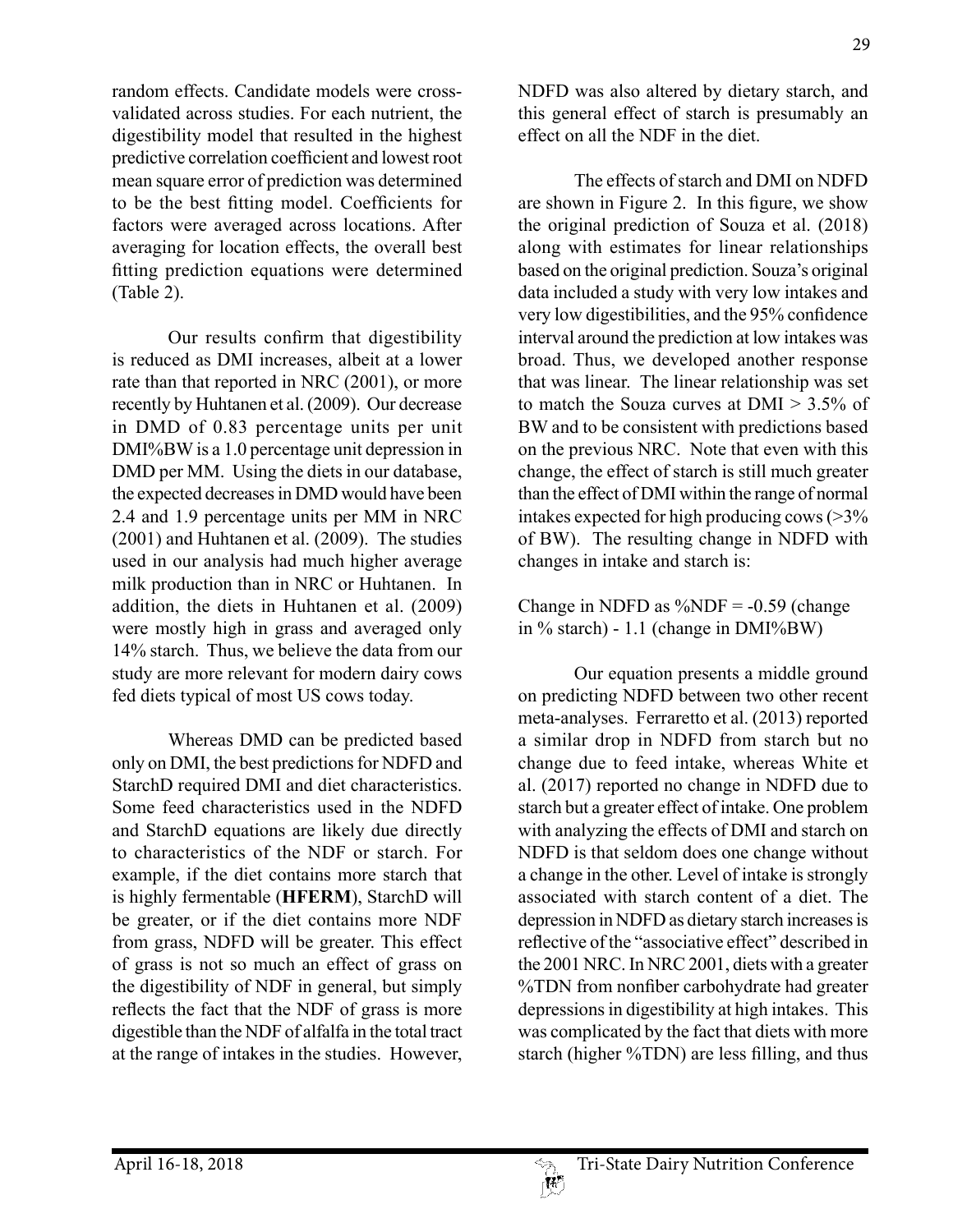enable greater intake; and conversely, that cows on low starch diet (low %TDN) cannot eat as much. Thus, the digestibility depression caused by high feed intake was overestimated in NRC 2001. Greater intake is associated with lower NDFD for two reasons: 1) greater intake might directly increase passage rate and so decrease NDFD, and 2) greater intake is often the result of a greater %starch, which also decreases NDFD. In the new equation, we account for these two factors (%starch and DMI) separately, although changes in one are almost always concurrent with changes in the other. NRC 2001 also accounted for these separately, with starch accounted for as basal TDN. However, NRC 2001 only predicted changes in digestibility for DE, not individual nutrients. If we assume that much of the change in DE digestibility in NRC was due to changes in NDFD and that the effect of basal non-fat TDN in NRC was due to starch, then NRC 2001 predicted an interaction on NDFD between DMI and starch content. We saw no evidence for this interaction. In addition, the effect of starch was much greater than the direct of intake. All cows were fed ad lib in de Souza et al. (2018), so we are not sure these equations are relevant for cows fed at restricted feed intake.

The effect of intake on starch digestion is less than that of Ferraretto et al. (2103). They found a drop in total tract starch digestibility of 0.24% units per kg of DMI, which would be 1.7% for a 1 unit of DMI per BW in a 700 kg cow (1540 lb).

In the Souza et al. (2017) study, the level of intake was described as DMI as a % of BW, rather than as MM. Multiples of Maintenance can be a problem to quantify intake because it presumes that we accurately know maintenance requirements and because it can cause circular arguments (level of MM alters digestibility, which alters the amount of feed needed for

maintenance, which alters level of MM at any given intake). A more direct way to consider level of intake is to simply avoid estimating maintenance and instead divide daily intake by BW. Because maintenance is considered a function of BW to the 0.75 power, these two methods differ (Figure 3), but for a cow at 1500- 1600 lb body weight (**BW**), 1 MM is about 1 lb/ day of feed DM per 100 lb of BW. Most highproducing lactating cows eat between 3 and 5% of BW per day during lactation.

## **Implications**

So how would these new equations affect the energy value of feeds? In Table 3, we show the implications of changing DMI and starch content on the predicted  $NE_{i}$  of the diet and expected milk production if energy is the limiting factor for milk.

Using the new equations, increasing intake depresses digestibility of fiber and starch a little and decreases the  $NE<sub>r</sub>$  of the total diet. As expected, increasing DMI can greatly increase the energy available to make milk, regardless of this small depression in digestibility.

Starch is about twice as digestible as fiber, and feed laboratory reports typically give  $NE<sub>r</sub>$  values for grains that are considerably greater than those of forages. Thus, one would expect that increasing starch would increase the energy available for milk, as shown in the second tier of rows in Table 3. If starch had no effect on NDFD, then the increase in milk would be 7.4 lb/day for every increase of 8% units of starch (not shown in table). Instead, because starch depresses fiber digestibility, the increase is only 5 lb, and financial advantage from replacing fiber with starch may be lost. The  $NE<sub>L</sub>$  available would increase just as much by increasing the base NDFD of the diet by 8% units as by increasing starch content 8 % units.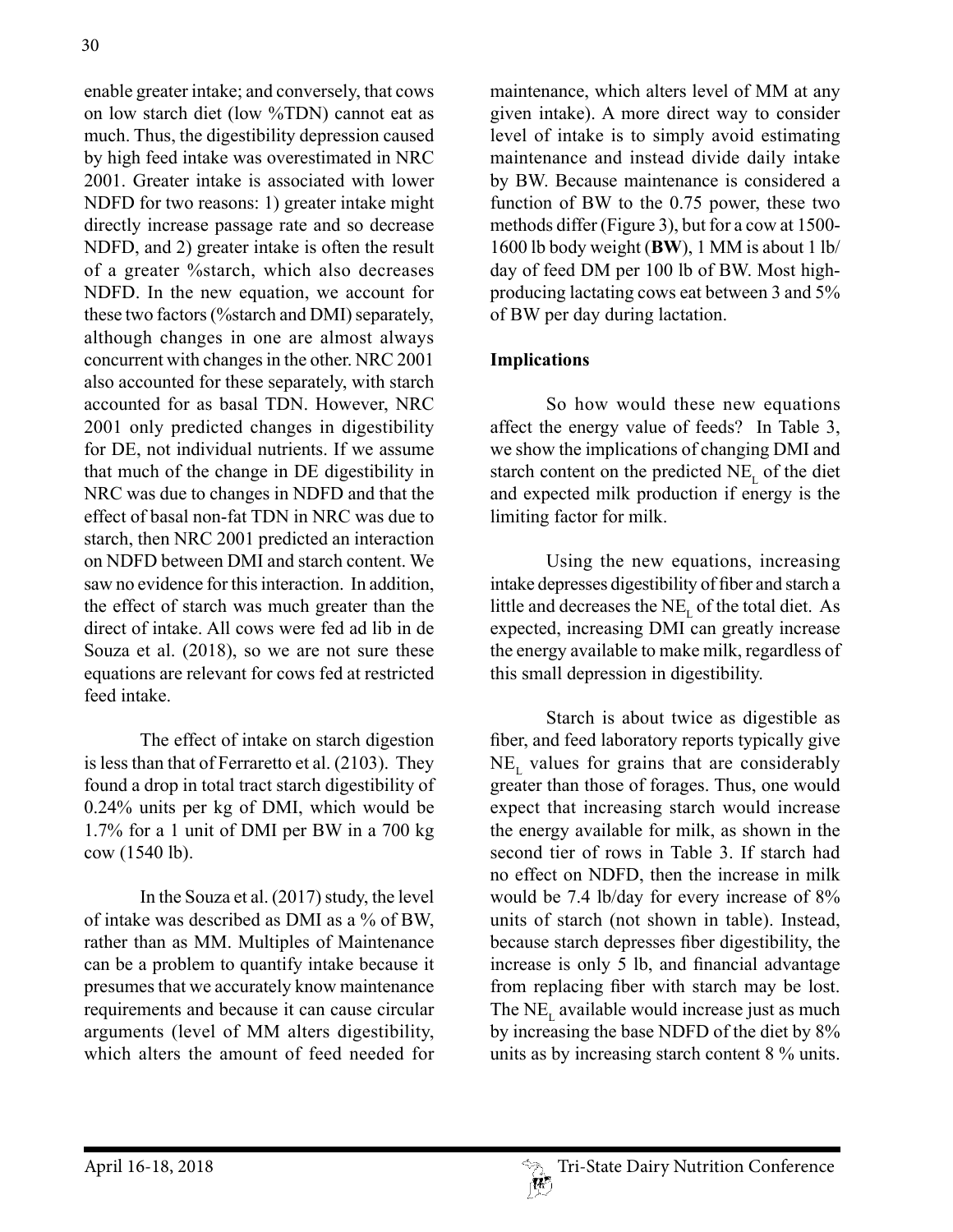As an example, if intake were held constant, the addition of soyhulls to a diet in place of forage with low NDFD would increase diet  $NE_{\tau}$ supply as much as would corn grain, because the soyhulls are high fiber with a high basal NDFD and contain no starch to depress NDFD as does the corn grain.

Finally, the table demonstrates that if greater dietary starch enables cows to eat more, then milk yield can increase dramatically with the higher starch diet. The values in the table are for purposes of illustration only and do not necessarily reflect the expected changes in DMI with different starch concentrations. In the end, the predicted changes in  $NE$ <sub>r</sub> supply for milk using these new equations is similar to the predictions based on NRC 2001. However, the direct effect of starch (or % basal non-fat TDN in NRC) is greater and the direct effect of DMI is less in the new equations than in the NRC 2001.

The changes in expected  $NE_{\text{L}}$  values in Table 3 may still be unrealistic. When balancing or evaluating diets, we typically calculate the  $NE_{\tau}$ value of a diet based on its nutrients, digestibility and expected losses in urine and gas energy and heat, as was done for Table 3. We could also calculate the apparent  $NE_{L}$  value of the diet if we know how much  $NE<sub>L</sub>$  she apparently consumed based on her response to a diet. Apparent  $NE<sub>L</sub>$ supply can be calculated as the sum of  $NE<sub>L</sub>$  for maintenance  $(0.08 \times BW0.75) + NE$ <sub>r</sub> for BW change  $({\sim}6 \text{ Maal/kg}) + \text{milk energy output}$ . In recent studies at MSU, where we had accurate measures of BW and BCS change, cows have been fed diets with varying amounts of forage NDF, nonforage NDF, and starch. Replacing NDF with starch causes even less difference in the apparent  $NE_{\text{L}}$  value of a diet than expected based on diet calculations, such as those in Table 3 (Carrasquillo-Mangual et al., 2017; Potts et al., 2017). The major benefit of replacing forage fiber with starch was that it increased feed intake in high-producing cows.

#### **Limitations**

In this study of de Souza et al. (2018), we had insufficient data to account for the ruminal digestibility of starch, as was previously shown to be important in Ferraretto et al. (2013). We recognize that dietary starch content alone is inadequate to describe the mechanisms for the effect of starch on NDFD. Future studies should further examine the impact of ruminallyavailable starch. In addition, we expected to find that the NDF from grass would be more digestible than alfalfa NDF at low intakes but then become less digestible relative to alfalfa as intake increased. The studies included in Souza et al. had insufficient diets containing grass to accurately assess the interactions of DMI for NDFD of grass and alfalfa.

One reason to predict energy values of feeds is to choose feeds that will give the most profit; this requires having some knowledge of the available energy from a feed relative to its cost. Various systems have been developed to account for the additional value of protein or other nutrients within a feed. More sophisticated methods might even assign feeds a cost related to nutrient excesses (such as for phosphorus) and try to account for all of the other feeds that are actually available for use on a farm. Implicit in any least-cost or profit-maximization balancer is the assumption that we can accurately model how feeds alter energy availability from the feed, intake of the diet, and partitioning of available energy; none of these are true.

Our proposed system clearly shows that  $NE<sub>r</sub>$  can only be predicted for a complete diet, not for individual feeds (NRC 2001 also showed this). The idea that a feed has one energy value (as feed labs indicate) is just not true. If adding more corn to a diet decreases the digestibility of the alfalfa, then single  $NE<sub>L</sub>$  values for feeds are meaningless. Should we give alfalfa a lower  $NE<sub>r</sub>$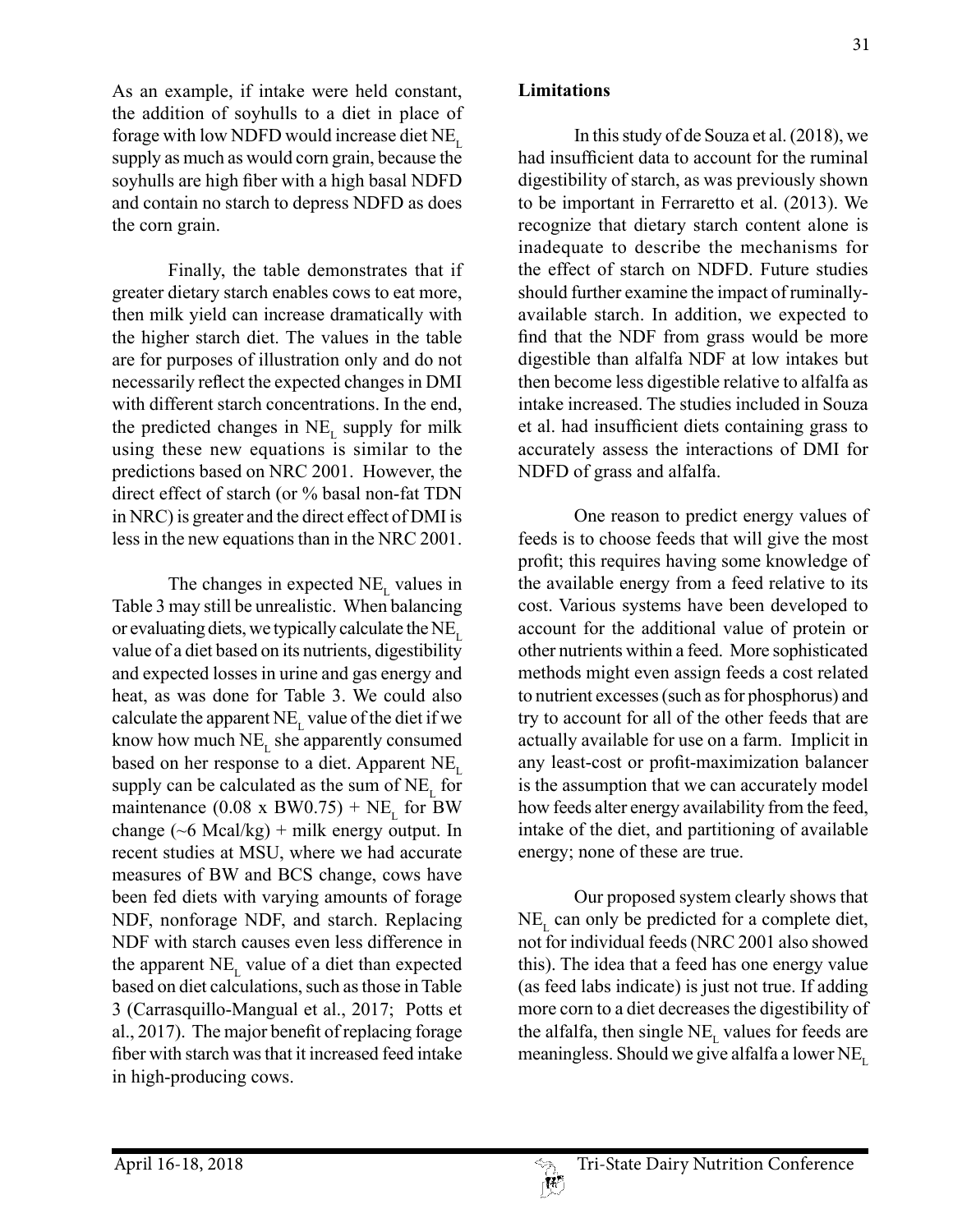value because it might be fed with corn? Should we give corn a lower  $NE_{\text{L}}$  value because it can decrease the digestibility of alfalfa? There is no way to accurately compare the price of feeds that vary in starch without first determining what their effect will be in the total diet. The idea that individual feeds have their own  $NE<sub>L</sub>$  values is clearly not the way that the real world works.

Not only can one feed alter the digestibility of another, but feeds can alter appetite and nutrient partitioning. Unless we can accurately predict nutrient digestibility, intake, and partitioning in cows fed ad libitum, we cannot use models to accurately formulate diets, as we cannot accurately predict many of the intermediates needed in ration formulation, such as microbial protein yield and mammary amino acid requirements (if a diet increases intake, both will likely increase). New equations have been developed that seem to do a reasonably good job of predicting feed intake based on feed factors (Sousa et al., 2017), but these have not yet been implemented in ration balancing models, and how they should be implemented is not a simple decision. Equations that work in peak lactation may not work in later lactation because cow nutrient demand, which is the cumulative effect of stage of lactation, milk production, milk composition, body condition score, and maturity, alters how a cow responds to dietary changes. Low producers with heavier body condition scores will not respond to dietary starch the same way as a high producing cow (Boerman et al., 2015).

Until we can accurately predict responses in the voluntary feed intake, digestion, and partitioning of nutrients in response to dietary changes, we cannot predict how diets will alter milk income and profitability. More than ever, we need to pay attention to cows, not just computers, when formulating diets for high production (Allen and VandeHaar, 2016).

### **Summary**

 $NE<sub>L</sub>$  values of individual feeds, whether from feed tables or from feed analyses, are largely irrelevant, and even worse, they can be misleading. Energy availability must be considered on a total diet basis because nutrients interact with each other. Both level of intake and dietary starch content alter fiber digestibility, and starch content seems more important than level of intake. Increasing dietary starch decreases fiber digestibility so that the predicted increase in  $NE<sub>L</sub>$  density of a diet is less than expected and may not change very much. The real value of feeding grain to a high producing cow whose intake is limited by gut fill is that the grain enables greater feed intake per day. With greater intake, more energy is available to produce milk, and feed efficiency and profitability will generally increase. This can and should be monitored on farms so that starch is used most effectively.

## **References**

Allen, M., and M. VandeHaar. 2016. Formulation suggestions for lactating cows. Feedstuffs 88 (Sept 5):14-20.

Appuhamy, J.A.D.R.N., J. France, and E. Kebreab. 2016. Models for predicting enteric methane emissions from dairy cows in North America, Europe, and Australia and New Zealand. Glob. Chang. Biol. 22:3039-3056.

Boerman, J.P., S.B. Potts, M.J. VandeHaar, M.S. Allen, and A.L. Lock. 2015. Milk production responses to a change in dietary starch concentration vary by production level in dairy cattle. J. Dairy Sci. 98:4698-4706.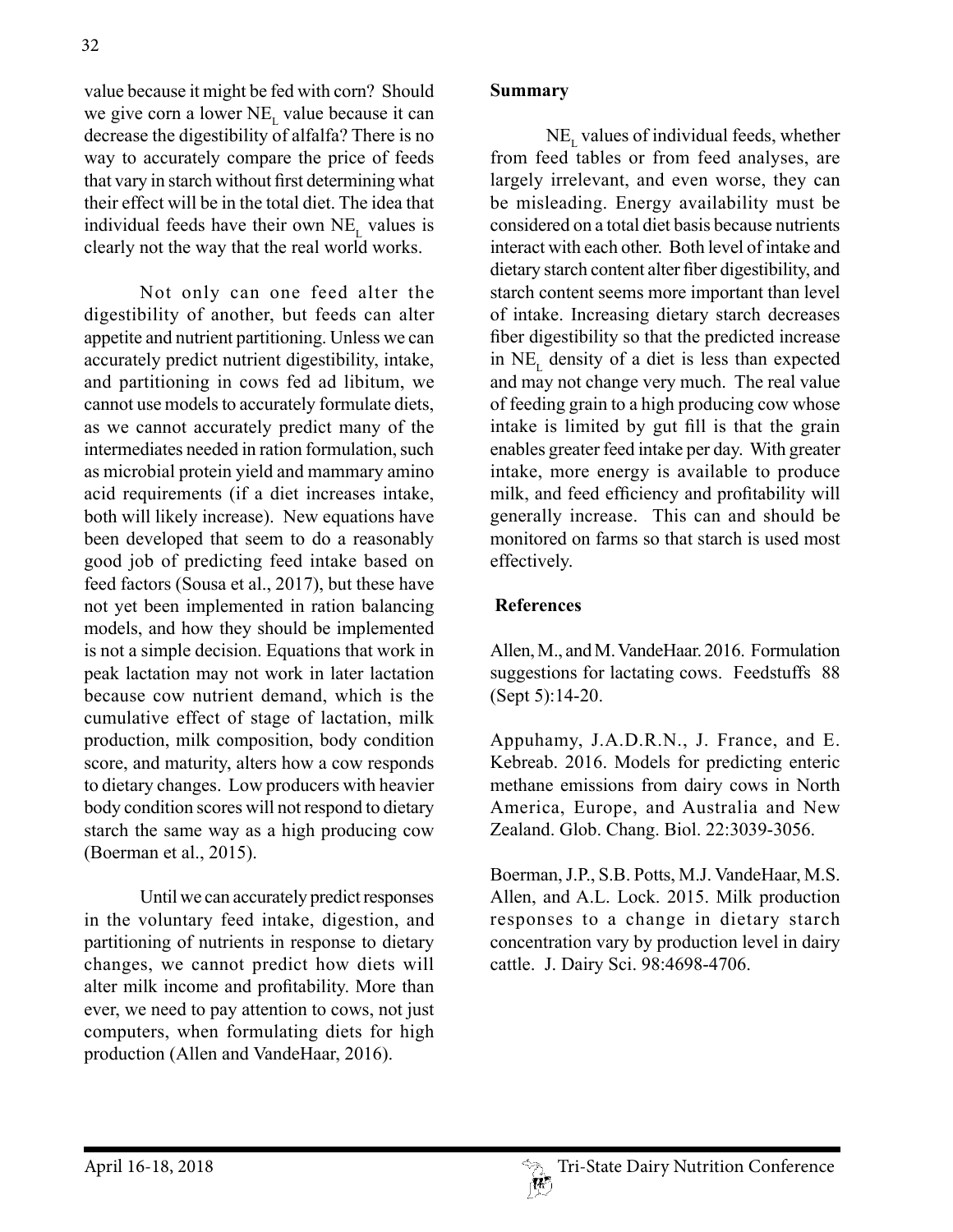Carrasquillo-Mangual, M.J., E. Liu, and M.J. VandeHaar. 2016. Repeatability of residual feed intake across dietary forage concentration. J. Dairy Sci. 99(E suppl. 1):342 (Abstr. 727).

de Souza, R.A., R.J. Tempelman, M.S. Allen, W.P. Weiss, J.K. Bernard, and M.J. VandeHaar. 2018. Predicting nutrient digestibility in highproducing lactating dairy cow. J Dairy Sci. 101:1123-1135.

Ferraretto, L.F., P.M. Crump, and R.D. Shaver. 2013. Effect of cereal grain type and corn harvest and processing methods on intake, digestion, and milk production by dairy cows through a meta-analysis. J. Dairy Sci. 96:533-550.

Huhtanen, P., M. Rinne, and J. Nousiainen. 2009. A meta-analysis of feed digestion in dairy cows. 2. The effects of feeding level and diet composition on digestibility. J. Dairy Sci. 92:5031-5042.

Moraes, L.E., E. Kebreab, A.B. Strathe, J. Diykstra, J. France, D.P. Casper, and J.G. Fadel. 2015. Multivariate adn univariate analysis of energy balance data from lactating dairy cows. J. Dairy Sci. 989:4012-4029.

NRC. 2001. Nutrient Requirements of Dairy Cattle. 7th rev. ed. National Academy Press, Washington, DC.

Potts, S.B., M. Shaughness, and R.A. Erdman. 2017. The decline in digestive efficiency of US dairy cows from 1970 to 2014. J. Dairy Sci. 100:5400-5410.

Sousa, D.O., M.J. VandeHaar, and M.S. Allen. 2017. Development of equations to predict dry matter intake of lactating cows using factors related to the filling effect of rations. J. Dairy Sci. 100(Suppl.2):358-359 (Abstr. 329).

White, R.R., Y. Roman-Garcia, J.L. Firkins, M.J. VandeHaar, L.E. Armentano, W.P. Weiss, T. McGill, R. Garnett, and M.D. Hanigan. 2017. Evaluation of the 2001 Dairy NRC and derivation of new prediction equations. 1. Digestibility of fiber, fat, protein, and non-fiber carbohydrate. J. Dairy Sci. 100:3591-3610.

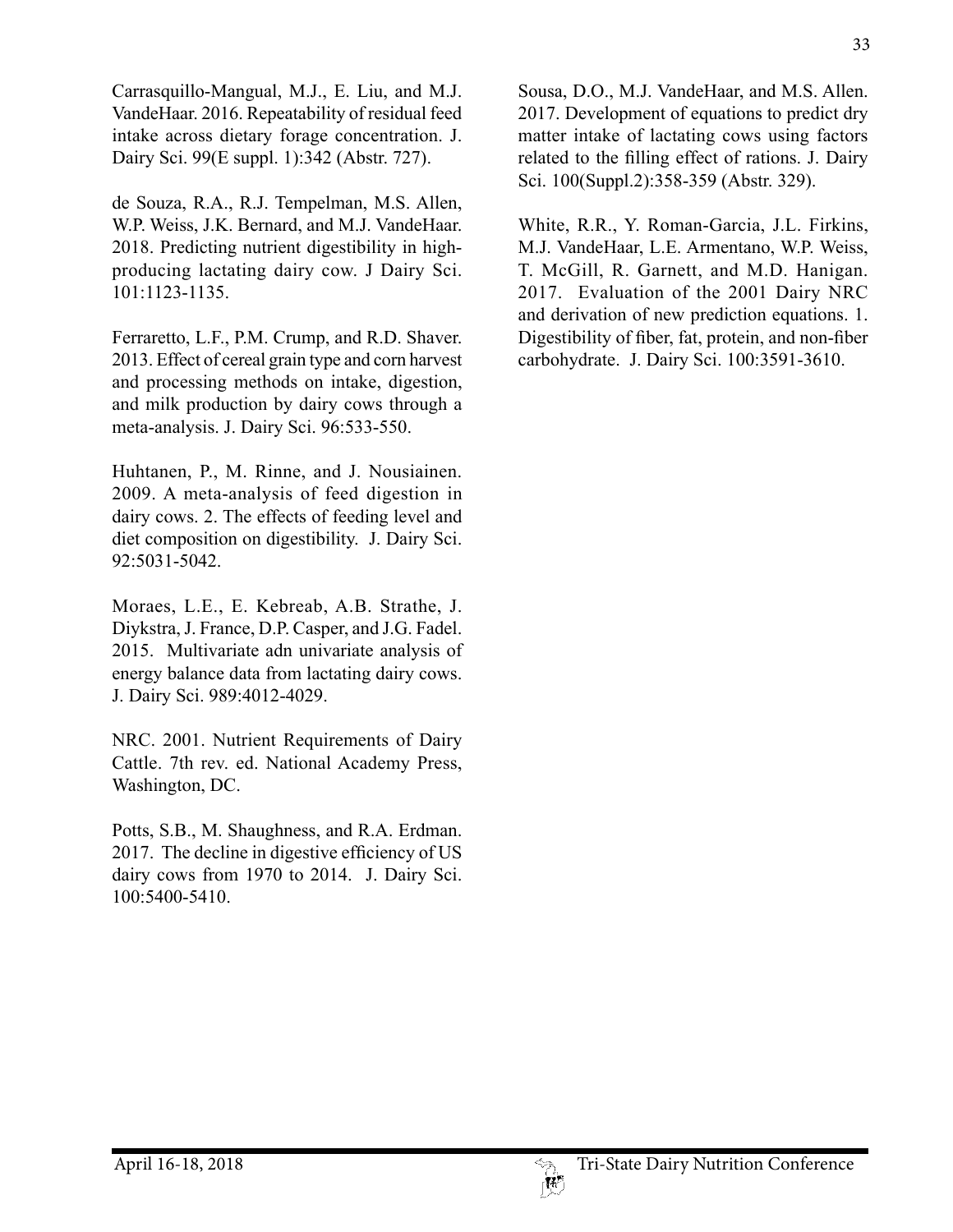|                                               | Fiber | <b>Starch</b> | Protein | Fat     |
|-----------------------------------------------|-------|---------------|---------|---------|
| Gross Energy (GE), $kcal/g$                   | 4.2   | 4.2           | 5.7     | 9.4     |
| Conversion of GE to DE                        | 50%   | 90%           | 90%     | 75%     |
| Digestible Energy (DE), kcal/g                | 2.1   | 3.8           | 5.1     | 7.1     |
| Conversion of DE to $ME1$                     | 81%   | 86%           | 70%     | $100\%$ |
| Metabolizable Energy (ME), kcal/g             | 17    | 3.3           | 3.6     | 71      |
| Conversion of ME to $NEr$ <sup>2</sup>        | 66%   | 66%           | 66%     | 80%     |
| Net Energy for Lactation ( $NE_{I}$ ), kcal/g | 1.1   | 2.1           | 2.3     | 5.6     |
| Net Energy for Lactation, Mcal/lb             | 0.5   | 10            |         | 2.6     |

**Table 1.** Energy values of nutrient based on average conversions.

34

1 Conversions of DE to ME are based on Appuhamy et al. (2016) and Ermias Kebreab (personal communication).

<sup>2</sup>Conversions of ME to  $NE<sub>L</sub>$  are based on Moraes et al. (2015), except fat is based on NRC (2001).

**Table 2.** Total tract digestibility equations for DM, NDF, and Starch (de Souza et al., 2018).

DM Digestibility (DMD) =  $69 - 0.83$  x DMI%BW where DMI%BW is DMI as a % of BW.

NDF Digestibility (NDFD) =  $53 + 0.26$  x Grass%DM -  $0.59$  x Starch%DM +  $3.06$  x DMI%BW –  $0.46$ x DMI%BW2

where Grass%DM is the DM of grass in the diet as percentage of total diet DM, and Starch%DM is the starch DM in the diet as a % of total diet DM.

Starch Digestibility (StarchD) =  $96 + 0.19$  x HFERM%DM – 0.12 x Starch%DM – 1.13 x DMI%BW where HFERM%DM is highly-fermentable starch as percentage of DM.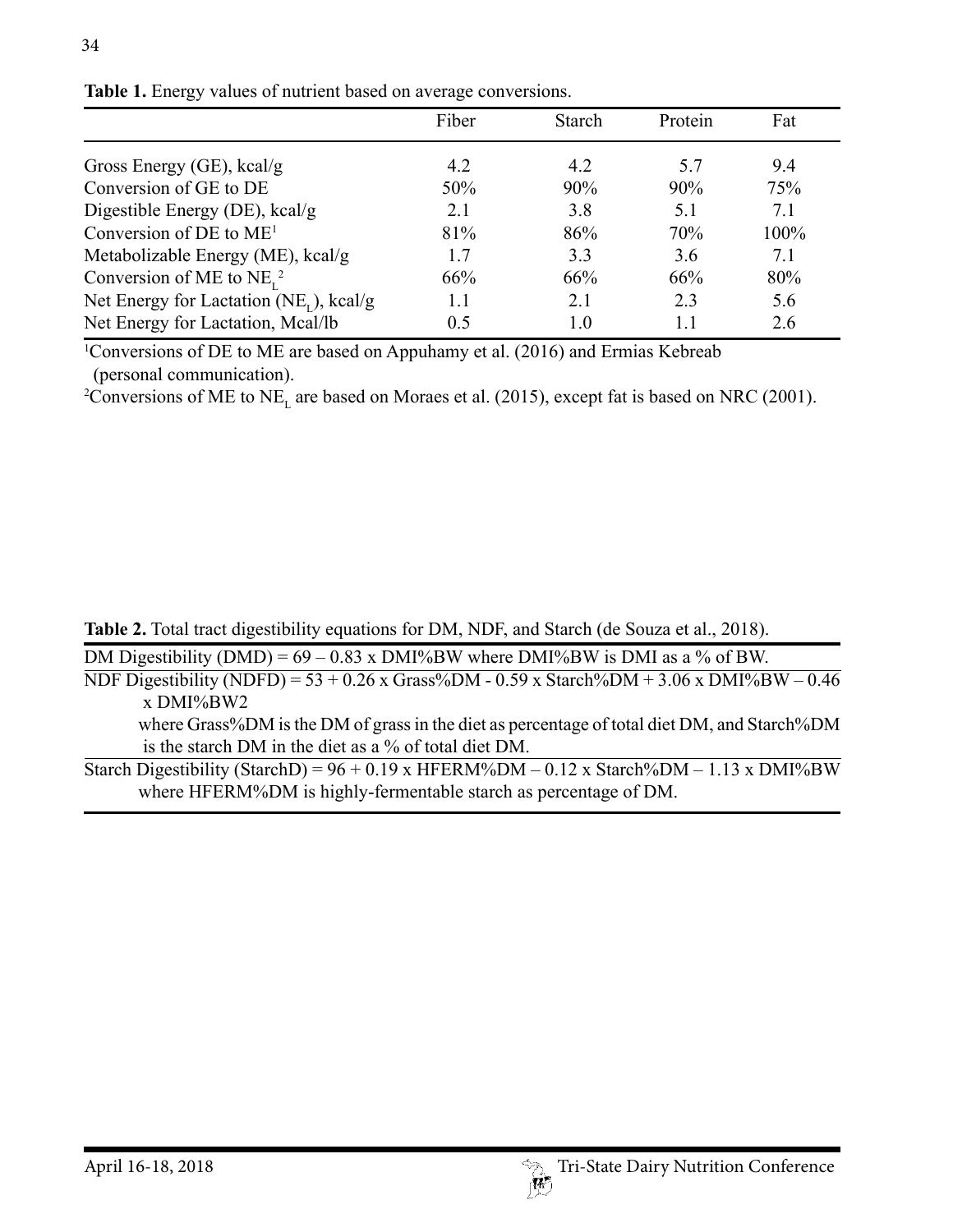| DMI<br>$%$ of BW                                               | Dietary<br>Starch | Dietary<br><b>NDF</b> | Predicted<br>StarchD <sup>1</sup> | Predicted<br>NDFD <sup>1</sup> | Predicted<br>Diet $NE_{\tau}$<br>Mcal/lb <sup>2</sup> | $NE_{L}$ -available<br>3.5% Fat-Milk<br>lb/day <sup>3</sup> |  |  |  |  |
|----------------------------------------------------------------|-------------------|-----------------------|-----------------------------------|--------------------------------|-------------------------------------------------------|-------------------------------------------------------------|--|--|--|--|
| Effect of increasing intake with 26% starch diet               |                   |                       |                                   |                                |                                                       |                                                             |  |  |  |  |
| $2.0\%$                                                        | 26%               | 36%                   | 94%                               | 48%                            | 0.750                                                 | 40                                                          |  |  |  |  |
| 3.5%                                                           | 26%               | 36%                   | 92%                               | 46%                            | 0.739                                                 | 94                                                          |  |  |  |  |
| 5.0%                                                           | 26%               | 36%                   | 91%                               | 44%                            | 0.729                                                 | 146                                                         |  |  |  |  |
| Effect of increasing starch at DMI of 3.5% of BW               |                   |                       |                                   |                                |                                                       |                                                             |  |  |  |  |
| 3.5%                                                           | 18%               | 44%                   | 92%                               | 51%                            | 0.718                                                 | 90                                                          |  |  |  |  |
| 3.5%                                                           | 26%               | 36%                   | 92%                               | 46%                            | 0.739                                                 | 94                                                          |  |  |  |  |
| 3.5%                                                           | 34%               | 28%                   | 92%                               | 41%                            | 0.768                                                 | 99                                                          |  |  |  |  |
| Effect of increasing intake with diets that increase in starch |                   |                       |                                   |                                |                                                       |                                                             |  |  |  |  |
| 2.0%                                                           | 8%                | 54%                   | 94%                               | 58%                            | 0.713                                                 | 36                                                          |  |  |  |  |
| 2.5%                                                           | 14%               | 48%                   | 93%                               | 54%                            | 0.718                                                 | 54                                                          |  |  |  |  |
| 3.0%                                                           | 20%               | 42%                   | 93%                               | 50%                            | 0.726                                                 | 73                                                          |  |  |  |  |
| 3.5%                                                           | 26%               | 36%                   | 92%                               | 46%                            | 0.739                                                 | 94                                                          |  |  |  |  |
| 4.0%                                                           | 30%               | 32%                   | 92%                               | 43%                            | 0.749                                                 | 114                                                         |  |  |  |  |
| 4.5%                                                           | 34%               | 28%                   | 91%                               | 40%                            | 0.761                                                 | 135                                                         |  |  |  |  |
| 5.0%                                                           | 36%               | 26%                   | 91%                               | 38%                            | 0.766                                                 | 156                                                         |  |  |  |  |

**Table 3.** Predicted total tract digestibilities for starch and NDF, dietary NEL content, and energyavailable milk at various intakes and dietary starch contents.

<sup>1</sup>In this example, base NDFD at 26% starch and DMI of 3.5% of BW is considered to be 46% and the NDF quality of the diet is not altered with different scenarios. Base starchD is 92%. In real life, higher NDF diets are frequently associated with greater inclusions of more digestible NDF sources.

<sup>2</sup>Predicted NE<sub>L</sub> assumes the diet also contains 5% ash, 2% fatty acids, 17% CP, and 14% other organic material (such as sugars, soluble fiber, and silage acids). The DE to ME and ME to  $NE<sub>L</sub>$  conversions were those used in Table 1.

 ${}^{3}\rm{NE}_{L}$ -available milk was calculated by subtracting 10.9 Mcal/day for maintenance from the  $\rm{NE}_{L}$  supply and assuming no change in BW.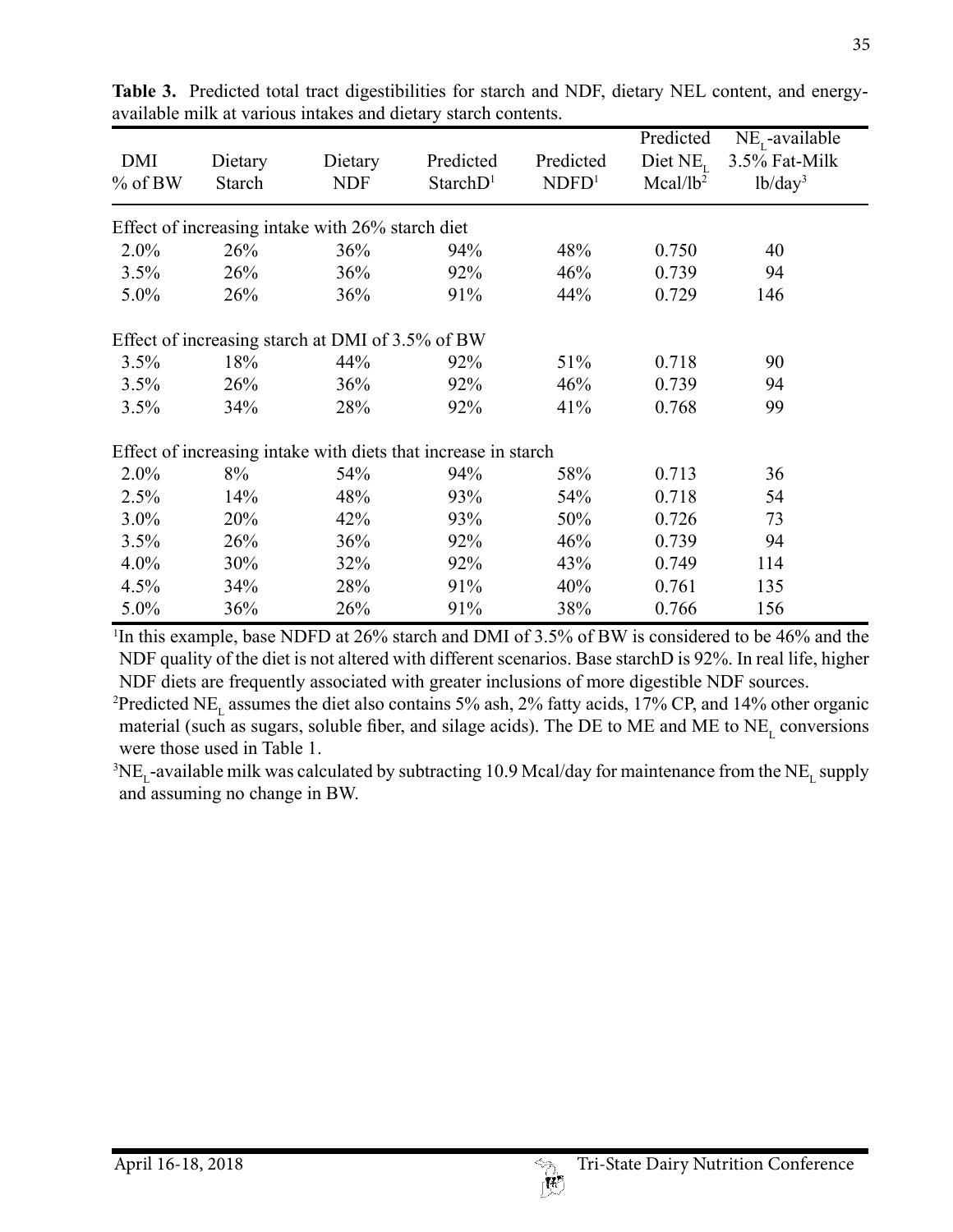

**Figure 1.** Energy calculations in the 2001 Dairy NRC. DE1X is calculated for each feed based on its nutrients and digestion coefficients, and then DE at production level is determined by the multiple of maintenance and base TDN value of the total diet. Finally, ME and  $NE<sub>L</sub>$  values for each feed are predicted, and the total  $NE<sub>L</sub>$  supply is a function of the amount of each feed and its  $NE<sub>L</sub>$  content.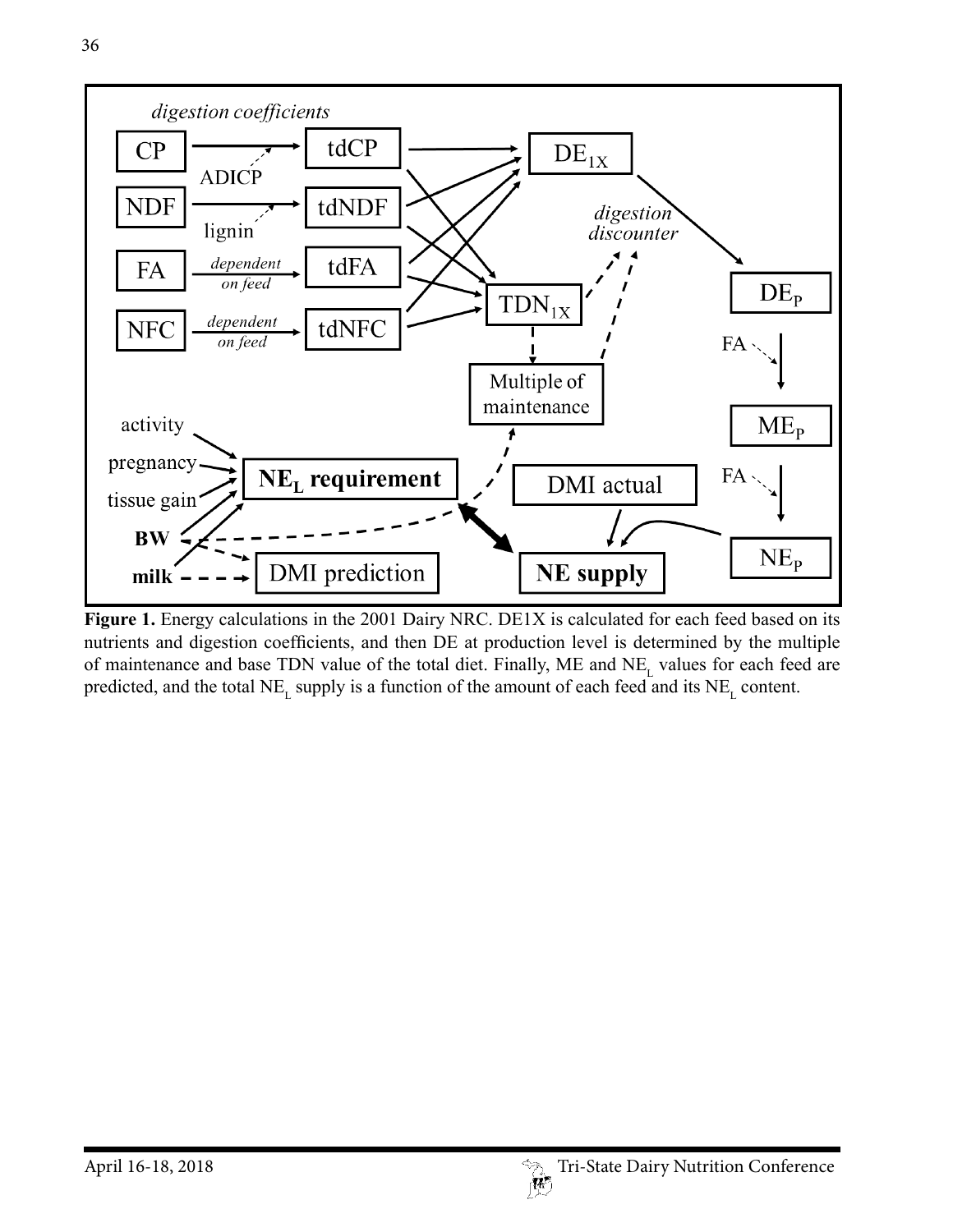

**Figure 2.** Effects of % starch in the diet and DMI as % of BW on the digestibility of NDF in a typical dairy diet. The response of NDFD to 26 (solid) and 32% (dashed) starch diets is shown using the original equation of Souza et al. (2018) or a derivation that includes only a linear relationship between intake and NDFD. Note that the effect of starch is greater than the effect of DMI.